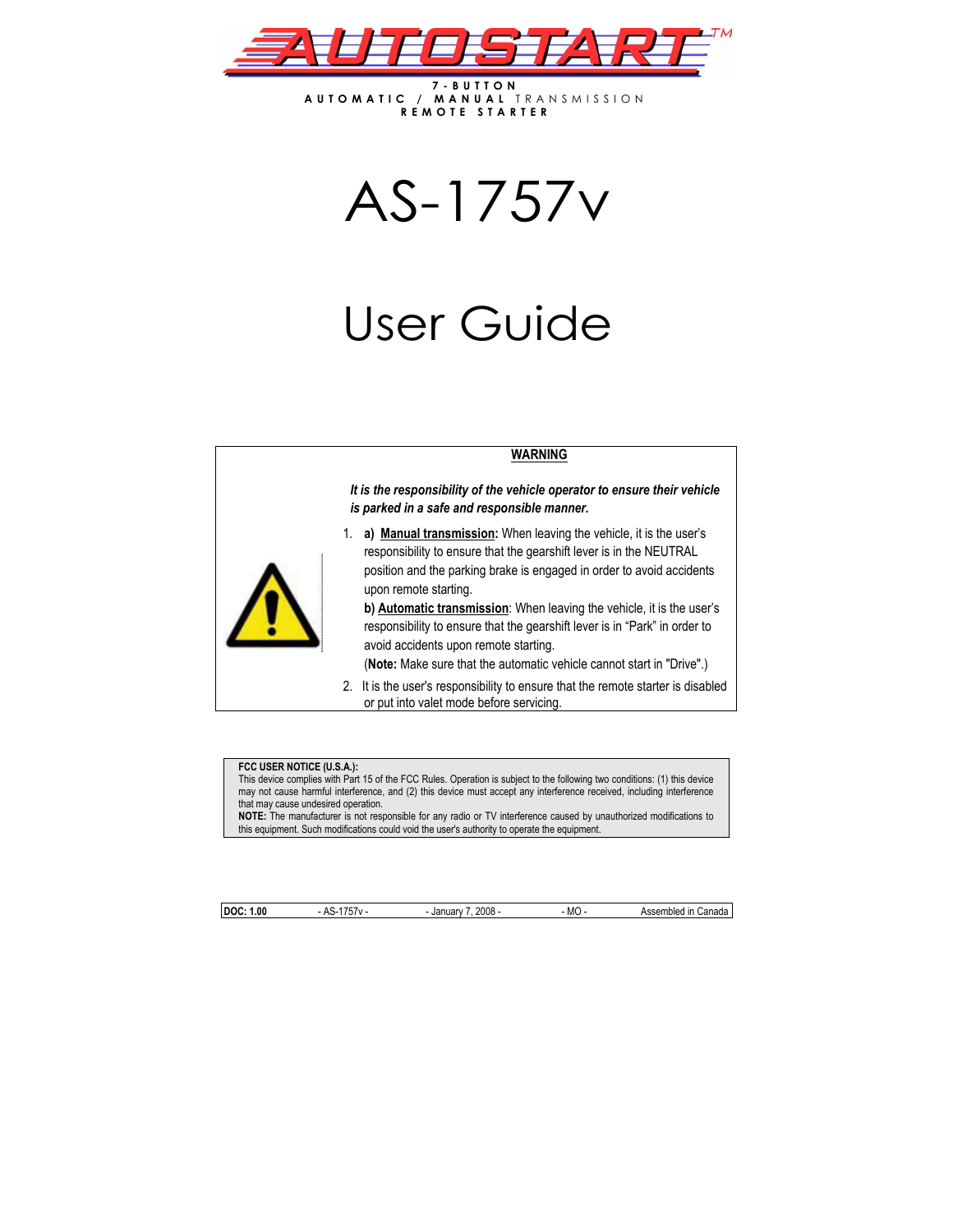# Table of Contents

| Multi-Level Features (default state)  3       |  |
|-----------------------------------------------|--|
|                                               |  |
|                                               |  |
| Windshield Wipers, Radio & Headlights 4       |  |
|                                               |  |
| Remote-Starting Your Vehicle  5               |  |
| Setting Your Vehicle Into Ready Mode 5        |  |
|                                               |  |
|                                               |  |
|                                               |  |
|                                               |  |
|                                               |  |
|                                               |  |
|                                               |  |
|                                               |  |
| The Starter Kill and the Anti-grind Feature 9 |  |
|                                               |  |
|                                               |  |

| Advanced Features: Installation-programmable   |  |  |  |  |
|------------------------------------------------|--|--|--|--|
|                                                |  |  |  |  |
| Passive or Active Arming of the Starter Kill 9 |  |  |  |  |
|                                                |  |  |  |  |
|                                                |  |  |  |  |
|                                                |  |  |  |  |
| Ignition-controlled Door Locks  10             |  |  |  |  |
|                                                |  |  |  |  |
|                                                |  |  |  |  |
|                                                |  |  |  |  |
|                                                |  |  |  |  |
|                                                |  |  |  |  |
|                                                |  |  |  |  |
|                                                |  |  |  |  |
|                                                |  |  |  |  |
|                                                |  |  |  |  |
| Troubleshooting Poor Transmitting Range  12    |  |  |  |  |
| LIMITED LIFETIME WARRANTY  13                  |  |  |  |  |
|                                                |  |  |  |  |

# Introduction

This is a state-of-the-art remote car starter system. The system is packed with advanced features such as priority access to the driver's door (commodity features) and the Safe Start children safety feature.

With many advanced functions, this product will satisfy any one of your expectations from high-end commodity and security systems, without neglecting any standard feature commonly offered by entry-level starters.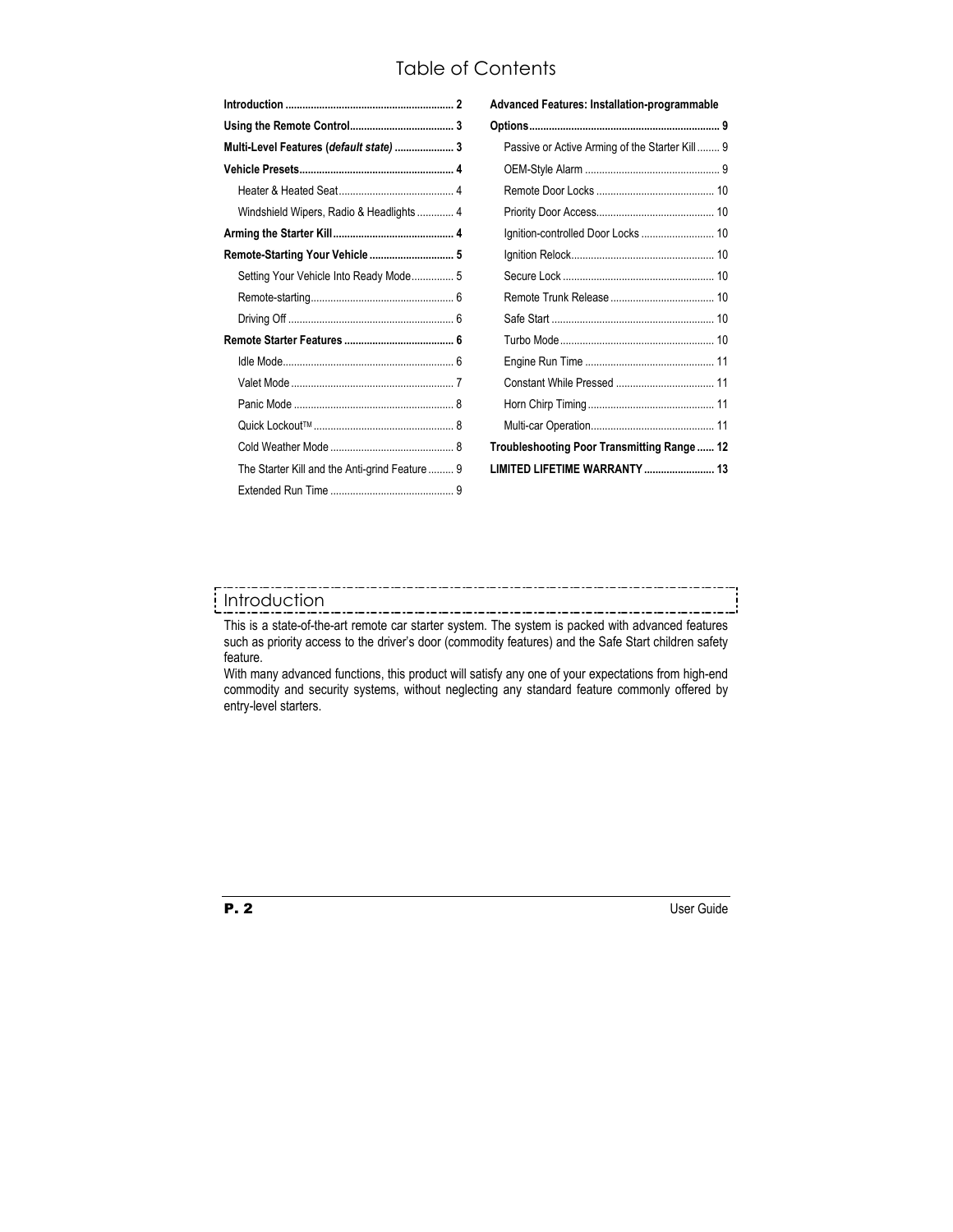## Using the Remote Control

Your Remote Car Starter is equipped with a 7-button multi-channel remote control. It can operate two independent vehicles equipped with a Remote Car Starter (see **Multi-Car Operation** section, later in this Guide, for second-car transmitter functions).

#### **The functions of the transmitter are as follows:**

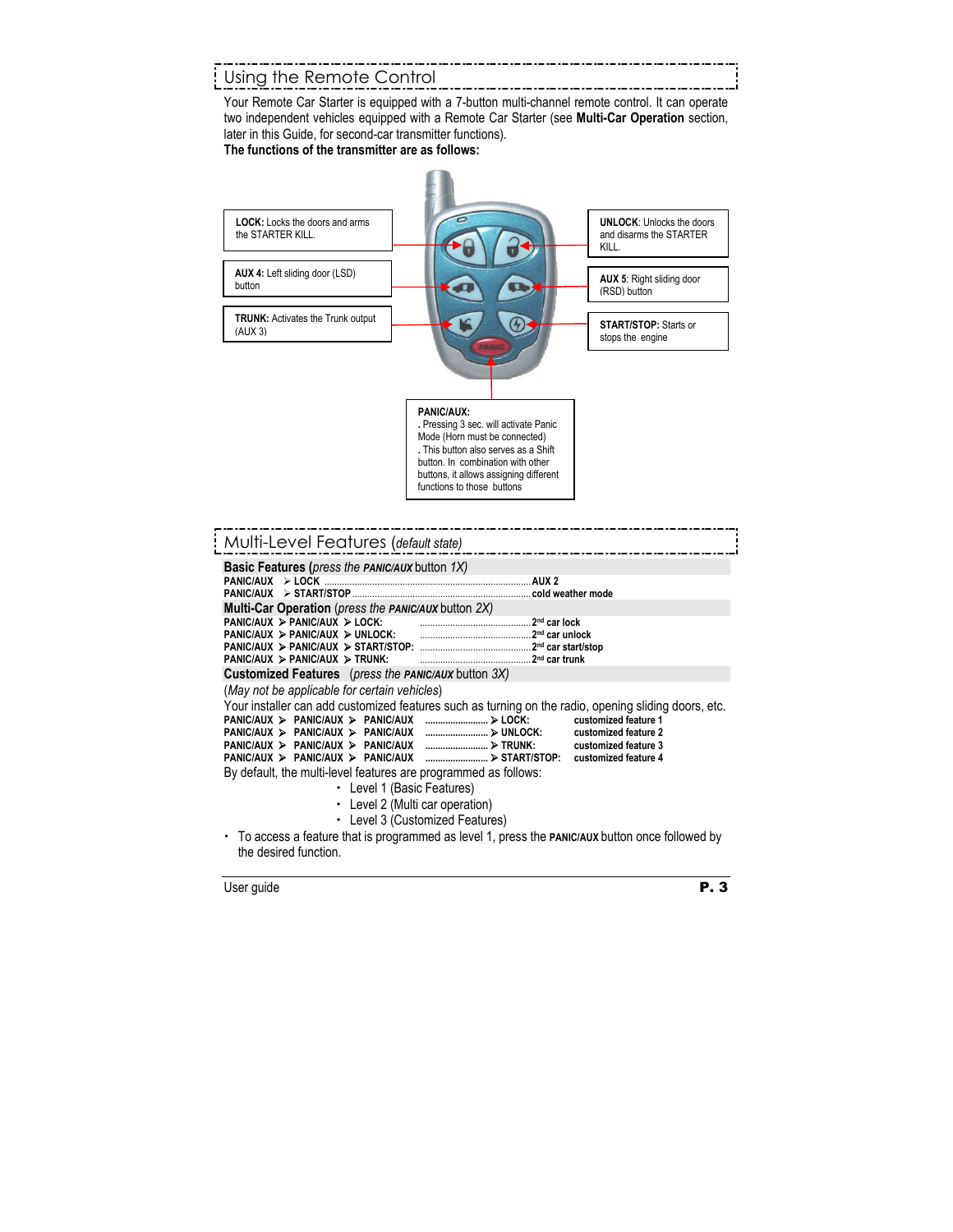- x To access a feature that is programmed as level 2, press the **PANIC/AUX** button twice followed by the desired function.
- x To access a feature that is programmed as level 3, press the **PANIC/AUX** button three times followed by the desired function.

Your installer can customize the system as to personalize these multi-level features in an order that best suits you.

Your options are:

| Option 1:                                       |                  |               |                            |  |  |  |  |
|-------------------------------------------------|------------------|---------------|----------------------------|--|--|--|--|
| Level 1 (requires pressing the <b>PANIC/AUX</b> | button 1X)       | →             | Multi car operation        |  |  |  |  |
| Level 2 (requires pressing the PANIC/AUX        | button 2X)       | →             | <b>Basic features</b>      |  |  |  |  |
| Level 3 (requires pressing the PANIC/AUX        | button 3X)       | →             | <b>Customized features</b> |  |  |  |  |
|                                                 | <b>Option 2:</b> |               |                            |  |  |  |  |
| Level 1 (requires pressing the PANIC/AUX        | button 1X)       | →             | <b>Basic features</b>      |  |  |  |  |
| Level 2 (requires pressing the PANIC/AUX        | button 2X)       | →             | Multi car operation        |  |  |  |  |
| Level 3 (requires pressing the PANIC/AUX        | button 3X)       | →             | <b>Customized features</b> |  |  |  |  |
| Option 3:                                       |                  |               |                            |  |  |  |  |
| Level 1 (requires pressing the <b>PANIC/AUX</b> | button 1X)       | →             | Customized features        |  |  |  |  |
| Level 2 (requires pressing the PANIC/AUX        | button 2X)       | →             | Multi car operation        |  |  |  |  |
| Level 3 (requires pressing the PANIC/AUX        | button 3X)       | $\rightarrow$ | <b>Basic features</b>      |  |  |  |  |
| <b>Option 4:</b>                                |                  |               |                            |  |  |  |  |
| Level 1 (requires pressing the PANIC/AUX        | button 1X)       | →             | <b>Basic features</b>      |  |  |  |  |
| Level 2 (requires pressing the PANIC/AUX        | button 2X)       | →             | Customized features        |  |  |  |  |
| Level 3 (requires pressing the <b>PANIC/AUX</b> | button 3X)       | →             | Multi car operation        |  |  |  |  |

**Example:** If the multi-level features were set to option 3, the setup would be as follows:

- $\cdot$  Level 1  $\rightarrow$  Customized feature
- Evel 2  $\rightarrow$  Multi car operation
- Level 3  $\rightarrow$  Basic features

The **"Basic features"** are now programmed as level 3 and therefore:

x To access **cold weather mode**, the user needs to press on the **PANIC/AUX** button **three** (3) times followed by the **START/STOP** button.

# Vehicle Presets

Heater & Heated Seat

When leaving the vehicle it is recommended to preset the accessory controls in preparation for the next remote start. Settings for the blower motor (fan), front and rear, as well as heated seats (if equipped) should not be left on **HIGH**. It is recommended to leave the settings on **LOW** or **MEDIUM** instead.

Windshield Wipers, Radio & Headlights

Certain vehicles require the radio and / or windshield wiper and / or headlight circuits to become energized while running under remote start. When leaving the vehicle you must ensure that the windshield wiper and headlight switches are **OFF**. Leaving the headlight switch **ON** on certain types of vehicles could cause them to remain **ON** even after remote starter shut down, resulting in a dead battery.

## Arming the Starter Kill

The Starter Kill (if installed) can be configured by the installer either to **Passive Mode** (so as to arm automatically) or **Active Mode** (so as to require the user's intervention for arming). By default, your Remote Car Starter is configured to **Passive Mode**.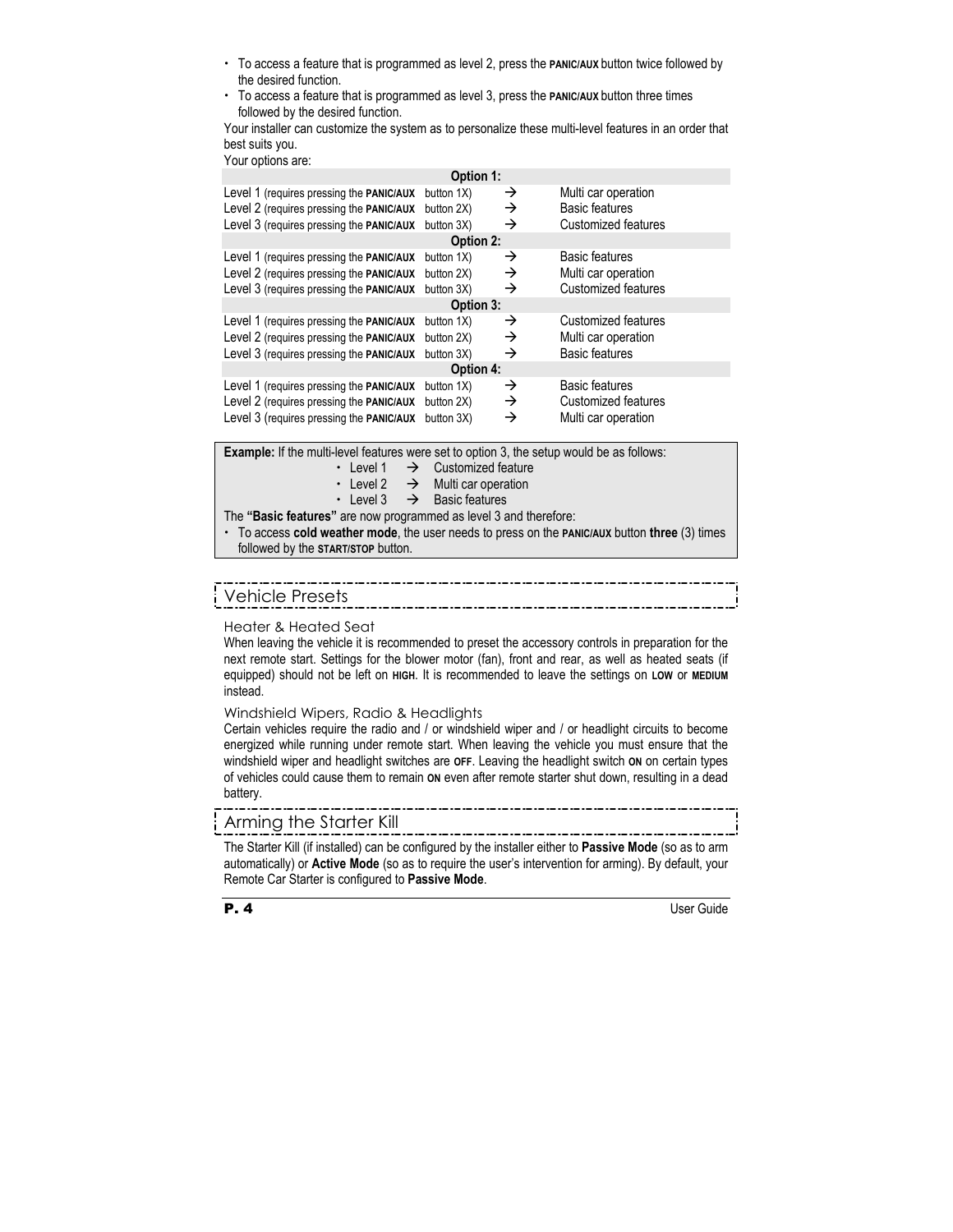#### ¾ **Passive mode:**

- To **arm** the Starter Kill, press the **LOCK** button on the transmitter, **OR**
- In Passive Mode, the Starter Kill will also automatically arm 1 minute (by default) or 3 minutes (if configured this way) after the ignition is turned **OFF** or once the last door is closed (if the doors are monitored).

**- The LED on the antenna will flash quickly during the countdown preceding the activation of the Starter Kill.** 

**- Once the activation countdown expires, the LED will send a series of quick double flashes to indicate that the Starter Kill is now armed.** 

• To **disarm** the Starter Kill, press the **UNLOCK** button on the transmitter.

**- The Starter Kill will automatically rearm itself after 1 minute (by default) or 3 minutes (if configured this way) if no door is left opened (if the doors are monitored) and the ignition is not turned ON.** 

- ¾ **Active Mode:**
- To **arm** the Starter Kill, press the **LOCK** button on the transmitter.
	- **The parking lights will flash once.**
	- **The LED on the antenna will flash slowly.**
	- **If remote door locks are installed, this will also lock the doors and arm the OEM-style alarm.**
- To **disarm** the Starter Kill, press the **UNLOCK** button on the transmitter.
	- **The parking lights will flash twice.**
	- **The LED on the antenna will remain OUT.**
	- **If remote door locks are installed, this will also unlock the doors.**

## Remote-Starting Your Vehicle

If your vehicle has an **automatic transmission**, simply press the **START/STOP** button to remote start or stop your vehicle. Skip the next steps on to "Remote-starting".

**Warning:** If your vehicle has an automatic transmission and the parking lights flash 15 times after pressing the **START/STOP** button, the parking brake is connected to ground. It is **imperative** that you see your installer and have him disconnect the wire.

#### Setting Your Vehicle Into Ready Mode

If your vehicle has a **manual transmission** you must read the following indications. In order to start the vehicle by remote, the unit must first be set to Ready Mode. If the unit is not set to Ready Mode, it cannot remote start the vehicle.

**Please note that Ready Mode can be enabled by the remote or the handbrake, depending on the option that was selected by your installer. Therefore, you must follow the appropriate procedure between the two described below in order to set your vehicle into Ready Mode.** 

Once the system is set to Ready Mode, the vehicle can be remote started and stopped at any time. The system will exit Ready Mode if a door or the hood is opened, if the brake pedal is pressed, if the parking brake is disengaged or if the ignition key is turned to the **IGNITION ON (RUN)** position.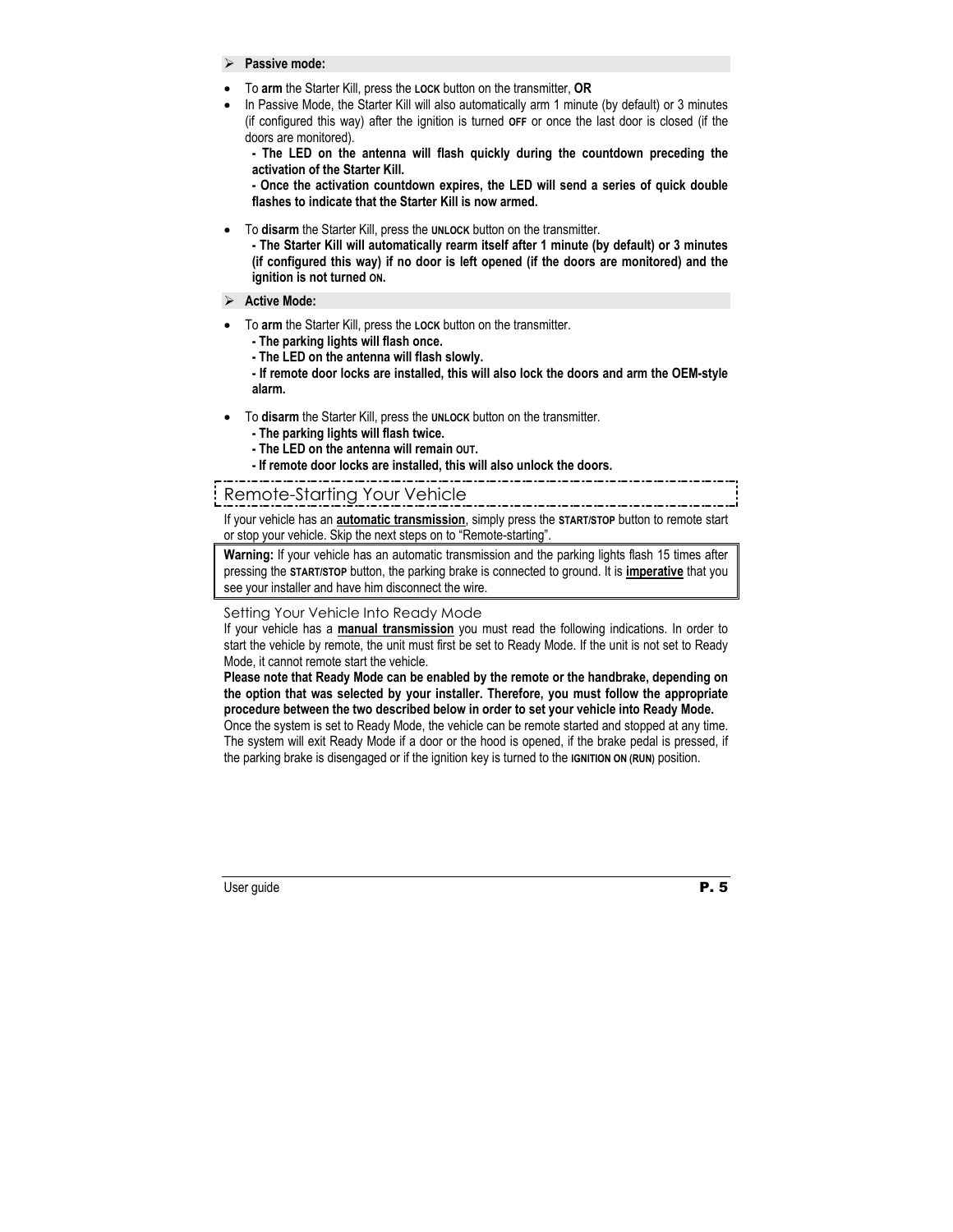#### **To set the system to Ready Mode:**

| If Ready Mode is enabled by remote                                                                                                                                                                                                                                                |                                                                                                                                                                                       | If Ready Mode is enabled by handbrake                                                                                                                                                                                                   |  |  |  |
|-----------------------------------------------------------------------------------------------------------------------------------------------------------------------------------------------------------------------------------------------------------------------------------|---------------------------------------------------------------------------------------------------------------------------------------------------------------------------------------|-----------------------------------------------------------------------------------------------------------------------------------------------------------------------------------------------------------------------------------------|--|--|--|
| $1_{-}$                                                                                                                                                                                                                                                                           | Ensure that all the doors, hood and trunk are closed. Make sure that the gear selector is in the<br>neutral position.                                                                 |                                                                                                                                                                                                                                         |  |  |  |
| 2.                                                                                                                                                                                                                                                                                | With the engine already running, apply the<br>parking brake once and release the brake<br>pedal.<br>Make sure to release the brake pedal.                                             | 2.<br>With the engine already running, apply the<br>parking brake twice and release the brake<br>pedal.<br>Make sure to release the brake pedal.<br>The parking lights will flash 3 times<br>quickly and remain lit.<br>Skip to step 4. |  |  |  |
| 3 <sub>1</sub>                                                                                                                                                                                                                                                                    | Within 20 sec. of engaging the parking<br>brake, press and hold LOCK, UNLOCK or<br>START/STOP on the transmitter.<br>The parking lights will flash 3 times<br>quickly and remain lit. |                                                                                                                                                                                                                                         |  |  |  |
| Remove the key: the engine will continue running.<br>4.                                                                                                                                                                                                                           |                                                                                                                                                                                       |                                                                                                                                                                                                                                         |  |  |  |
| 5.                                                                                                                                                                                                                                                                                | Exit the vehicle and close all doors, hood and trunk.                                                                                                                                 |                                                                                                                                                                                                                                         |  |  |  |
| $6 \overline{6}$<br>Press for approx. 1 second either:<br><b>LOCK</b> to lock the doors and shut down the engine;<br>a.<br><b>UNLOCK</b> to unlock the doors and shut down the engine;<br>$b_{1}$<br><b>START/STOP</b> to shut down the engine without affecting the doors.<br>C. |                                                                                                                                                                                       |                                                                                                                                                                                                                                         |  |  |  |

**Note:** The vehicle will also enter Ready Mode once the engine run time expires.

#### Remote-starting

Press the **START/STOP** button for approximately 1 second. The parking lights will come **ON** to inform you that the remote car starter has received your signal. Approximately 5 seconds later, the engine will start. The parking lights will remain **ON** during the pre-programmed run time of the engine. If the vehicle does not start at the first attempt, the system will shut down; wait a few seconds and try to start the engine again. If your vehicle is equipped with an automatic transmission, there will be 3 start attempts before the system gives up.

#### Driving Off

With the vehicle running under remote control, press the **UNLOCK** button to disarm the Starter Kill and/or the OEM-style alarm (if installed) and unlock the doors. Enter the vehicle and do the following:

Turn the ignition key to the **IGNITION ON (RUN)** position. (**Do not turn the key** to the **CRANK** position while the engine is running. This would cause the starter motor to re-engage.) Press the brake pedal to disengage the remote starter unit.

You are now ready to drive off.

## Remote Starter Features

#### Idle Mode

**Convenience feature:** Idle Mode allows you to keep the engine running and the doors locked while you stop, for example, at a convenience store or for a short delivery.

This feature allows you to let the remote starter take over control of the vehicle (i.e. no Key in the Ignition Switch) while the engine is running. For example, if you stop for a delivery or at a convenience store, lock your vehicle and leave it running for the length of a run cycle while you are away.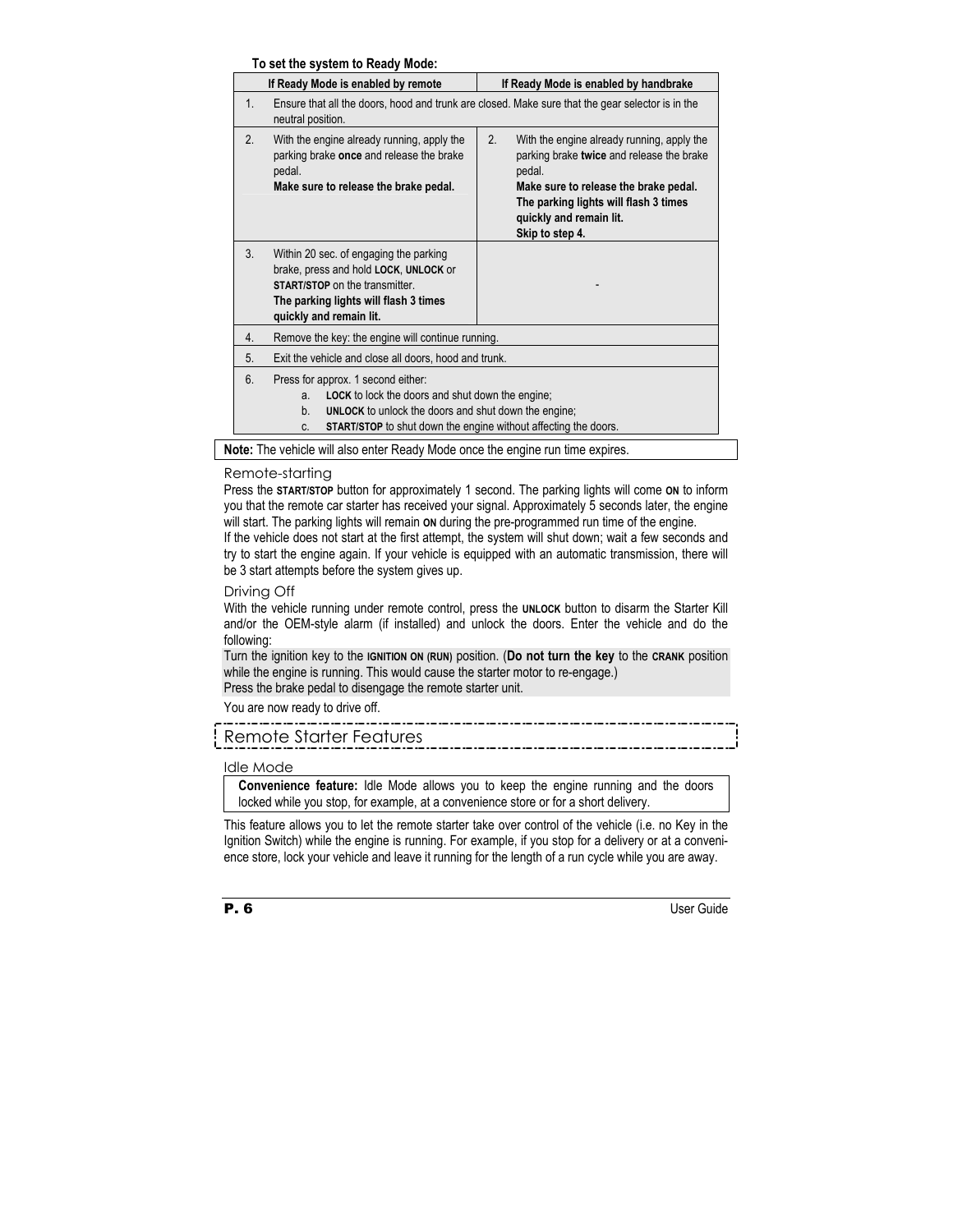#### **To leave the vehicle in Idle Mode if your vehicle has an automatic transmission:**

- 1. With the engine running, press the **LOCK** or **UNLOCK** button (to unlock the doors) or the **START/STOP** button on the remote control until the parking lights come on.
- 2. Remove the key and exit the vehicle. The engine will continue running.
- 3. Lock the doors if needed.

**Note:** The engine will continue running until the user re-enters the vehicle or until the expiration of the engine run time.

If your vehicle has a **manual transmission**, Idle Mode can be activated **through the same routine as that used for Ready Mode (see earlier in this Guide)**; at the last step, the **TRUNK** button is pressed instead of the other buttons.

**Note:** If the pre-programmed run-time expires or if the user shuts down the engine by remote control, the vehicle will enter Ready Mode.

**Caution!!!** Do not leave children or pets unattended in a vehicle standing in Idle Mode.

#### Valet Mode

When your vehicle is in Valet Mode, the remote starter and alarm (if configured) functionalities are disabled. If the vehicle needs to be serviced, or if you park it indoors, the Valet Mode will prevent the engine from being remote-started accidentally.

#### ¾ **Any of the following features will put your remote car starter into Valet Mode:**

- **Ignition Valet:** This feature will allow you to put your system into Valet Mode by using the **ignition key**.
- **Remote valet:** This feature allows you to put your system into Valet Mode by using the **transmitter.**
- **Valet switch:** This feature allows you to put your system into Valet Mode by using a  **push button switch** (**optional).**

#### **To put the system i n t o Valet Mode**

• **To put the system i n t o Valet mode using the KEY (Ignition Valet Mode):** 

- a. Insert the ignition key into the ignition switch. Within 10 sec., turn the key 5 times successively into the **IGNITION/RUN** and **OFF** positions.
- **The parking lights will flash three times.**  b. Turn the ignition **OFF**
	- **The LED on the antenna will come ON solid to indicate that the vehicle has successfully entered Valet mode.**
- **To put the system i n t o Valet mode using the TRANSMITTER (Remote Valet Mode):** 
	- a. Press the **UNLOCK** and **START/STOP** buttons simultaneously until the parking lights flash  **three times.**

 **The LED on the antenna will come ON solid to indicate that the vehicle has successfully entered Valet mode.** 

- **To put the system i n t o Valet mode using the PUSH BUTTON SWITCH (Valet Switch Mode):** 
	- a. Insert the ignition key into the ignition switch.
	- b. Turn the key into the **ON** position
	- c. Within 5 seconds, press the push button switch until the parking lights flash **3 times**.
	- d. Release the push button and turn the ignition to the **OFF** position.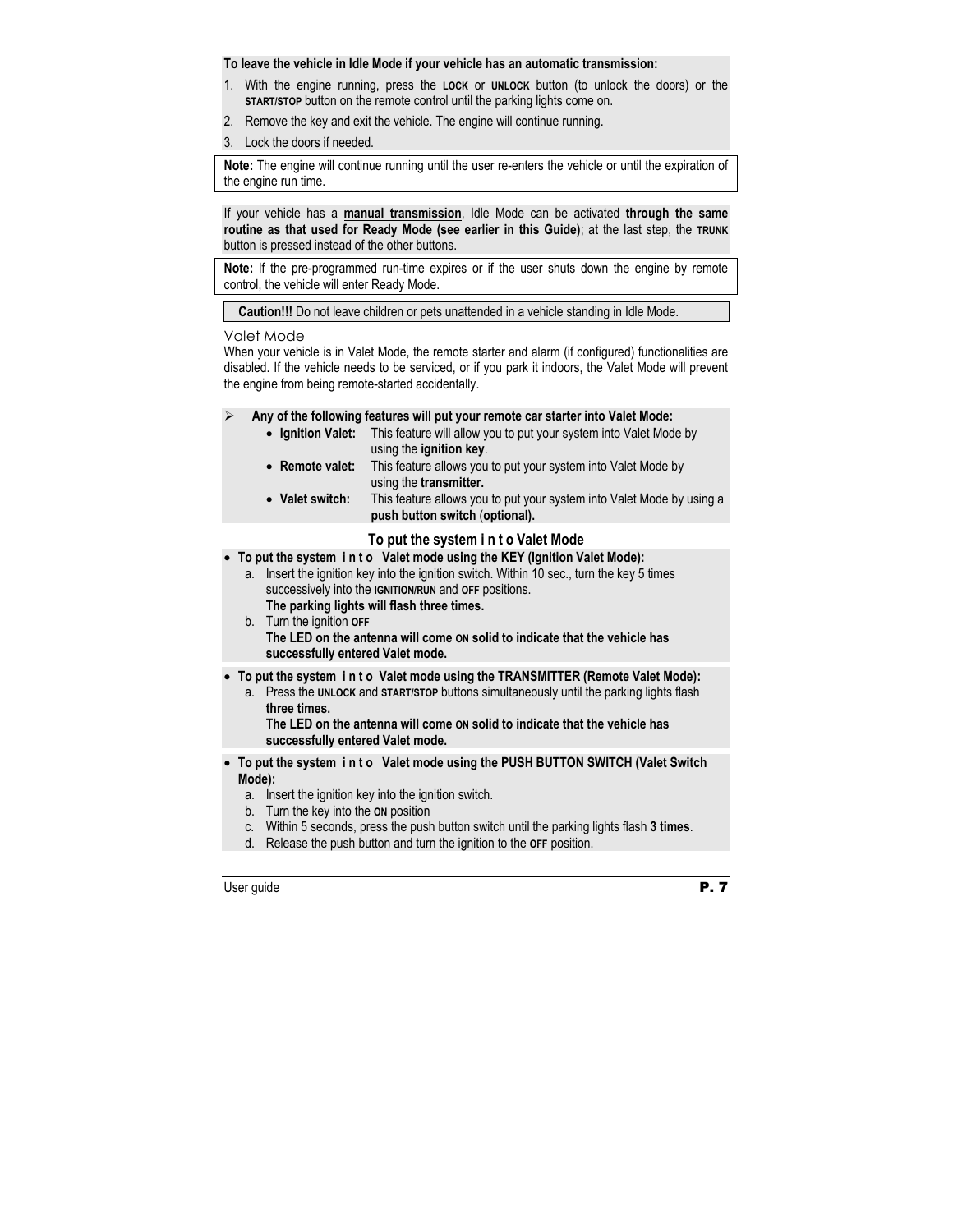**The LED on the antenna will come ON solid to indicate that the vehicle has successfully entered Valet mode.** 

## **To put the system o u t o f Valet Mode**

- **To put the system o u t o f Valet mode using the KEY (Ignition Valet Mode):** 
	- a. Insert the ignition key into the ignition switch. Within 10 sec., turn the key 5 times successively into the **IGNITION/RUN** and **OFF** positions. **The parking lights will flash twice.**
	- b. Turn the ignition **OFF The LED on the antenna will flash quickly to indicate that the vehicle is now out of Valet mode.**
- **To put the system o u t o f Valet mode using the TRANSMITTER (Remote Valet Mode):** 
	- a. Press the **UNLOCK** and **START/STOP** buttons simultaneously until the parking lights flash  **twice.**

 **The LED on the antenna will flash quickly to indicate that the vehicle is now out of Valet mode.** 

- **To put the system o u t o f Valet mode using the PUSH BUTTON SWITCH (Valet Switch Mode):** 
	- a. Insert the ignition key into the ignition switch.
	- b. Turn the key into the **ON** position
	- c. Press the push button switch until the Parking lights flash **twice**.
	- d. Release the push button and turn the ignition to the **OFF** position.  **The LED on the antenna will flash quickly to indicate that the vehicle is now out of Valet mode.**

Panic Mode

**Note:** Panic Mode can only be activated if the horn has been adequately configured by your installer.

In an emergency situation, you can activate Panic Mode by pressing and holding the **PANIC** button for approximately 3 seconds until the sound signal starts and the parking lights flash: This will:

• shut down the engine.

• activate the horn for 30 sec.

• disarm the Starter Kill and

Panic Mode will automatically shut down after 30 sec.

**Note:** To stop Panic Mode, press the **LOCK** or **UNLOCK** button until the sound signal stops.

#### Quick Lockout™

(Also called **Secure Panic**.) For fast protection in emergency situations, the system will **LOCK** all doors when you **press the brake pedal while you hear the sound signal**. (**Quick Lockout** is only available when **Panic Mode** has been set off.)

#### Cold Weather Mode

When Cold Weather Mode is active, the engine starts every 2 hours and runs for 3 minutes (or for 8 or 20 minutes with diesel engines). Cold Weather Mode automatically ends after 24 hours.

#### **To enter Cold Weather Mode:**

- Press and release the **PANIC** button.
- While the LED on the transmitter is flashing, press **START/STOP** until the parking lights flash **three (3) times.**

#### **To exit Cold Weather Mode, do any one of the following actions:**

- Open the hood.
- Start the engine by remote.
- Turn the ignition key to the **IGNITION ON (RUN)** position.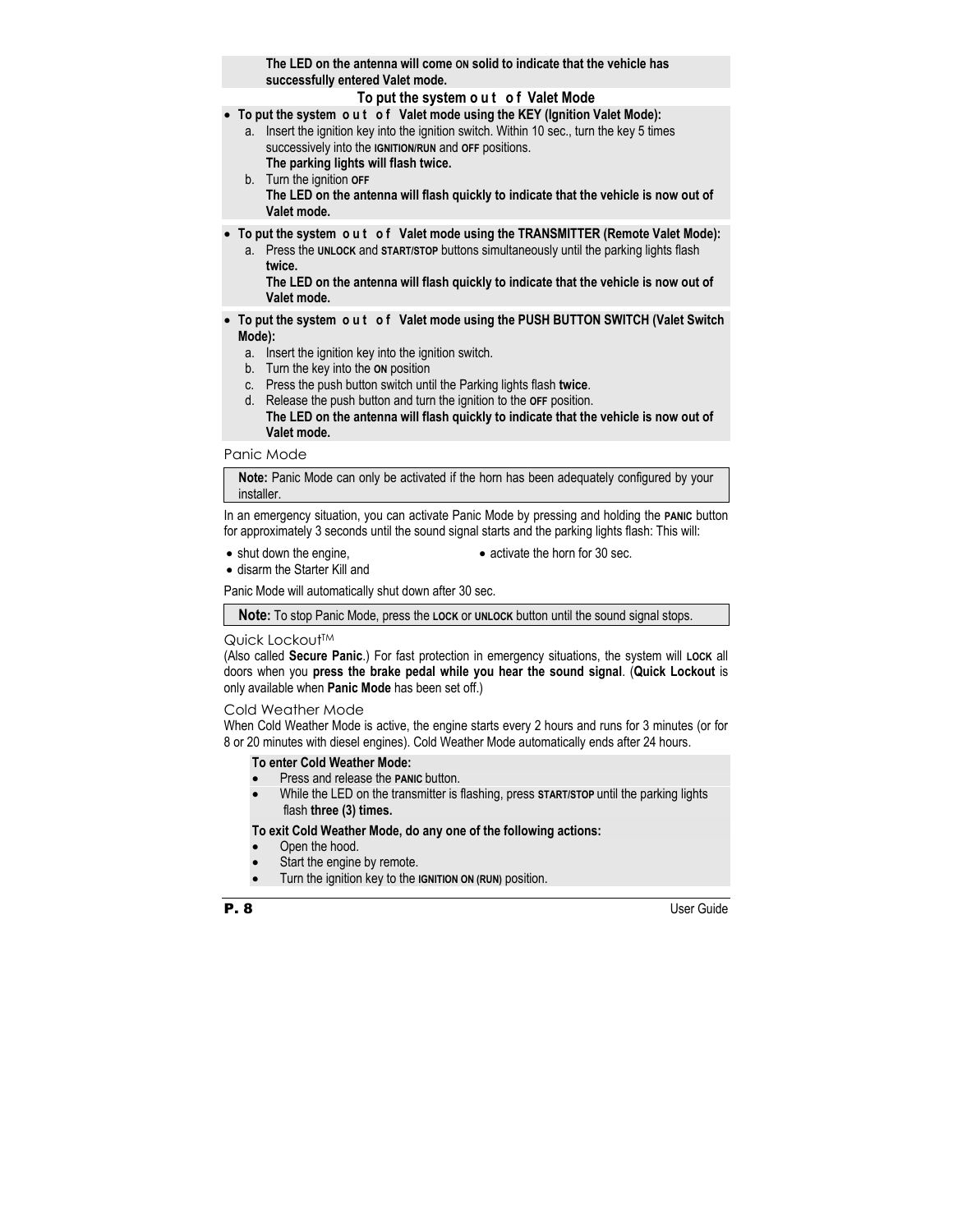Press and release the **PANIC** button. While the LED on the transmitter is flashing, press the **START/STOP** button until the parking lights flash **once**.

## **To verify whether the system is in Cold Weather Mode:**

- Press the brake pedal:
- If the vehicle is in cold weather mode, the parking lights will stay on while the pedal is pressed.

## The Starter Kill and the Anti-grind Feature

With this added security feature, the system will prevent your vehicle from starting with the ignition key when the Starter Kill is armed. If your Remote Car Starter was installed with the Starter Kill option, one will not be able to start your vehicle with the key unless the system has been unlocked and disarmed first, or put into Valet Mode.

**Note:** If the Starter Kill is installed, your vehicle will benefit from a protection against starter motor damage that could occur after remote-starting the engine should the user, by force of habit, turn the ignition key to the **CRANK** position.

#### Extended Run Time

With the vehicle running under a remote start, pressing and holding the **START/STOP** button for more than 3 seconds will reset the run time counter to zero and restart the run time cycle from the beginning.

#### **The parking lights will flash 3 times to confirm the extended run time.**

To stop the vehicle, at any moment, simply press the **START/STOP** button. **This procedure can only be carried out once per remote start.** 

*Example:* if your Module is programmed for a run time of 3 minutes and your vehicle has been running for 2 minutes already, pressing the **START/STOP** button will reset the counter to zero and the Engine will run for another cycle (in this case, 3 minutes).

# Advanced Features: Installation-programmable Options

The Remote Car Starter was designed with flexibility and OEM integration in mind. With its programmable options, this unit can single-handedly control nearly any electrical system in your vehicle.

**Caution:** The programming of your system should be left to a professional. Changing any one of the settings may affect the operation of your Remote Car Starter. Please note that the following programmable options may require additional parts and labour.

Passive or Active Arming of the Starter Kill See section "**Arming the Starting Kill**" earlier in this guide.

#### OEM-Style Alarm

The OEM-style alarm (if configured by your installer) monitors the doors, hood and ignition switch of your vehicle. It will sound the horn if a door or the hood is opened, or if the key is turned in the ignition.

- To **arm** the OEM-style alarm, press the **LOCK** button on the transmitter.
	- **The OEM-style alarm will ONLY arm if the LOCK button on the transmitter is pressed.**
	- **The LED on the antenna will flash slowly to indicate that the OEM-style alarm is now armed.**
- To **disarm** the OEM-style alarm, press the **UNLOCK** button on the transmitter.

 **- To stop the horn from sounding if the OEM-style alarm is triggered, press the LOCK or UNLOCK button, or put the system in and out of Valet Mode (ignition valet, remote valet or using the valet switch – for more information, see the "Valet Mode" section earlier in this Guide).**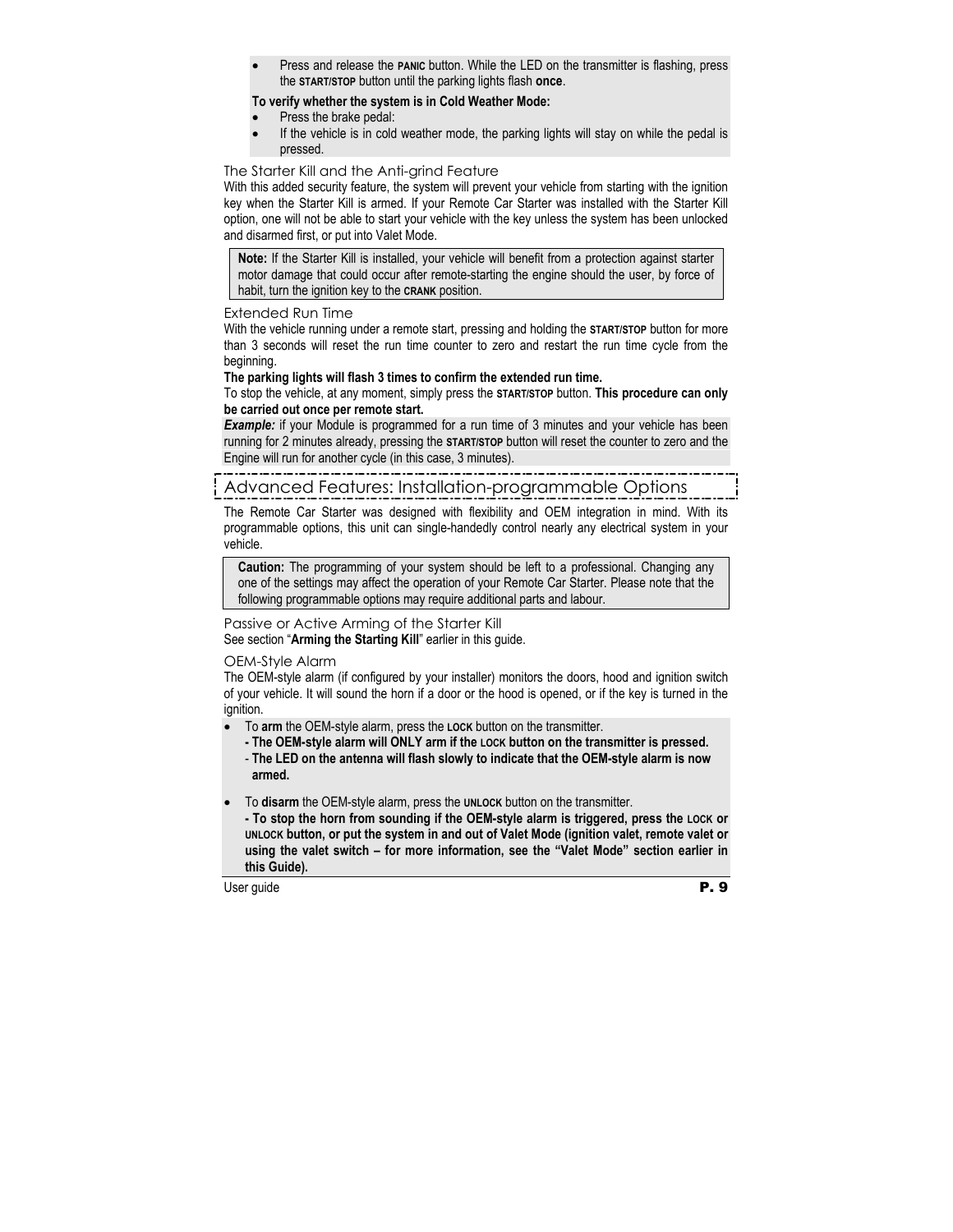### Remote Door Locks

If your Remote Car Starter was installed with the Remote Door Locks option, you will have the convenience of remote keyless entry. See section **Arming the Starter Kill**, earlier in this Guide, for further instructions on remote door locking and unlocking.

#### Priority Door Access

If the Remote Door Locks option is installed on your vehicle, this safety feature allows you to unlock solely the driver's door with a single press of the **UNLOCK** button on the transmitter. Upon a second press of the **UNLOCK** button within 6 seconds, all the other doors will unlock.

#### Ignition-controlled Door Locks

This is an added security feature. If your Remote Car Starter was installed with the Ignition-Controlled Door Locks option, the doors will automatically be locked as soon as the ignition key is turned to the **IGNITION ON (RUN)** position while the brakes are pressed. When the key is turned to the **OFF** position, the doors will automatically be unlocked.

#### Ignition Relock

On Remote Car Starters of this series, when Ignition-controlled Door Locks are enabled and the ignition key is in the **IGNITION ON (RUN)** position, should any monitored door be unlocked and opened, all doors will be relocked next time the brake pedal is pressed.

#### Secure Lock

(Disabled by default.) Before your vehicle can be remote-started, the factory security system must first be disarmed. The Secure Lock feature may be required on certain vehicle models with factory security systems that automatically unlock the doors when the security system is disarmed.

To keep your vehicle protected when the factory security system is disarmed for a remote start, Secure Lock will relock your doors as soon as the vehicle is started. Once the engine is shut down by remote or after its runtime has expired, Secure Lock will also rearm your factory security system and relock the doors.

#### Remote Trunk Release

If your system was installed with the Remote Trunk Release option, you can open your trunk by pressing the **TRUNK** button for 3 seconds on the remote transmitter. The OEM-style alarm will be disarmed until the **LOCK** button is pressed.

#### Safe Start

If this feature is enabled, the user must press the **START/STOP** button twice within 3 seconds to remote-start the vehicle. This will eliminate accidental remote starts, e.g. when children are playing with the transmitter.

- To remote-start your vehicle if **Swap Start Mode** is selected, press and release the **PANIC**  button. While the LED on the transmitter is flashing, press **LOCK.**
- The **AUX 2** output can be activated by pressing the **START/STOP** button.

#### Turbo Mode

If Turbo Mode is configured at installation, it will allow a turbocharger to idle down after the user leaves the vehicle: the unit will take over the vehicle and keep it running for 60 seconds (or until it is shut down by remote control), then shut down the engine.

#### **If your vehicle has an automatic transmission, proceed as follows to set the system to Turbo Mode:**

- 1. With the engine already running, press the **LOCK, UNLOCK** or **START/STOP** button on the transmitter until the parking lights come **ON**.
- 2. Remove the ignition key from the ignition switch. **The engine will continue running.**
- 3. Exit the vehicle and close the door. **Press the TRUNK button; this will lock the doors and confirm that the vehicle is in Turbo Mode. The engine will shut down after 60 seconds.**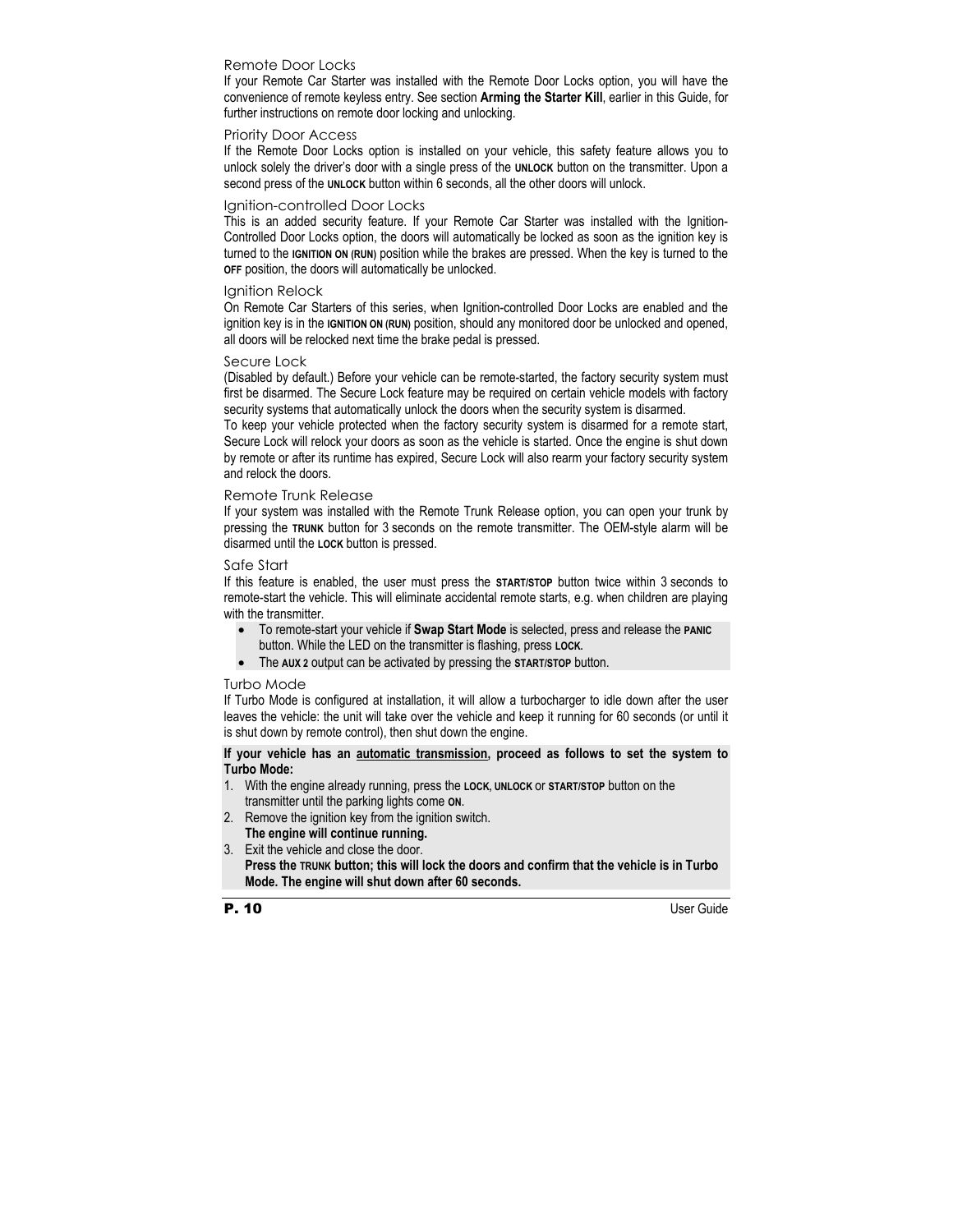#### **If your vehicle has a manual transmission, follow all steps of the Ready Mode routine (see earlier in this Guide) to activate Turbo Mode. At the last step, press either:**

- a. **LOCK** to lock the doors and have the engine shut down after 60 seconds;
- b. **UNLOCK** to unlock the doors and have the engine shut down after 60 seconds;
- c. **START/STOP** to shut down the engine without affecting the doors.

**Note:** The vehicle will enter Ready Mode once the engine run time expires.

#### Engine Run Time

If you have a gas engine, your Remote Car Starter can be programmed to run the engine for 3, 15, or 25 minutes (15 minutes by default). If you have a diesel engine, the Remote Car Starter can be programmed to run the engine for 8, 20, or 30 minutes (20 minutes by default).

#### Constant While Pressed

If enabled by your installer, this option allows you to open or close your windows at a distance or to open or close the sunroof.

- Pressing and holding the **LOCK** button for more than 3 seconds will lock all doors and will send a constant pulse as long as the **LOCK** button is held down (maximum of 15 seconds). This constant pulse can be configured to activate certain functionalities such as rolling up the windows – **Please refer to your installer to see if your vehicle is compatible with this option.**
- Pressing and holding the **UNLOCK** button for more than 3 seconds will unlock all doors and will send a constant pulse as long as the **UNLOCK** button is held down (maximum of 15 seconds). This constant pulse can be configured to activate certain functionalities such as rolling down the windows – **Please refer to your installer to see if your vehicle is compatible with this option.**

#### Horn Chirp Timing

The pulse duration can be configured by your installer (from 5 ms to 200 ms).

#### Multi-car Operation

This option allows the owner of two vehicles, both equipped with the same Remote Car Starter model, to control both systems with a single remote control. To control the second vehicle:

**Note:** Your remote control must be configured for second car operation by the installer.

Press **TRUNK** + **LOCK** buttons simultaneously: .......**LOCK** Press **TRUNK** + **UNLOCK** simultaneously:.................**UNLOCK** Press **TRUNK** + **START/STOP** simultaneously: ...........**START** Press **TRUNK** + **START/STOP** simultaneously: ...........**STOP**

Or

|  | Press PANIC > PANIC > + UNLOCK: UNLOCK                                  |  |
|--|-------------------------------------------------------------------------|--|
|  | Press PANIC $\triangleright$ PANIC $\triangleright$ + START/STOP: START |  |
|  |                                                                         |  |
|  | Press PANIC > PANIC > + TRUNK:TRUNK                                     |  |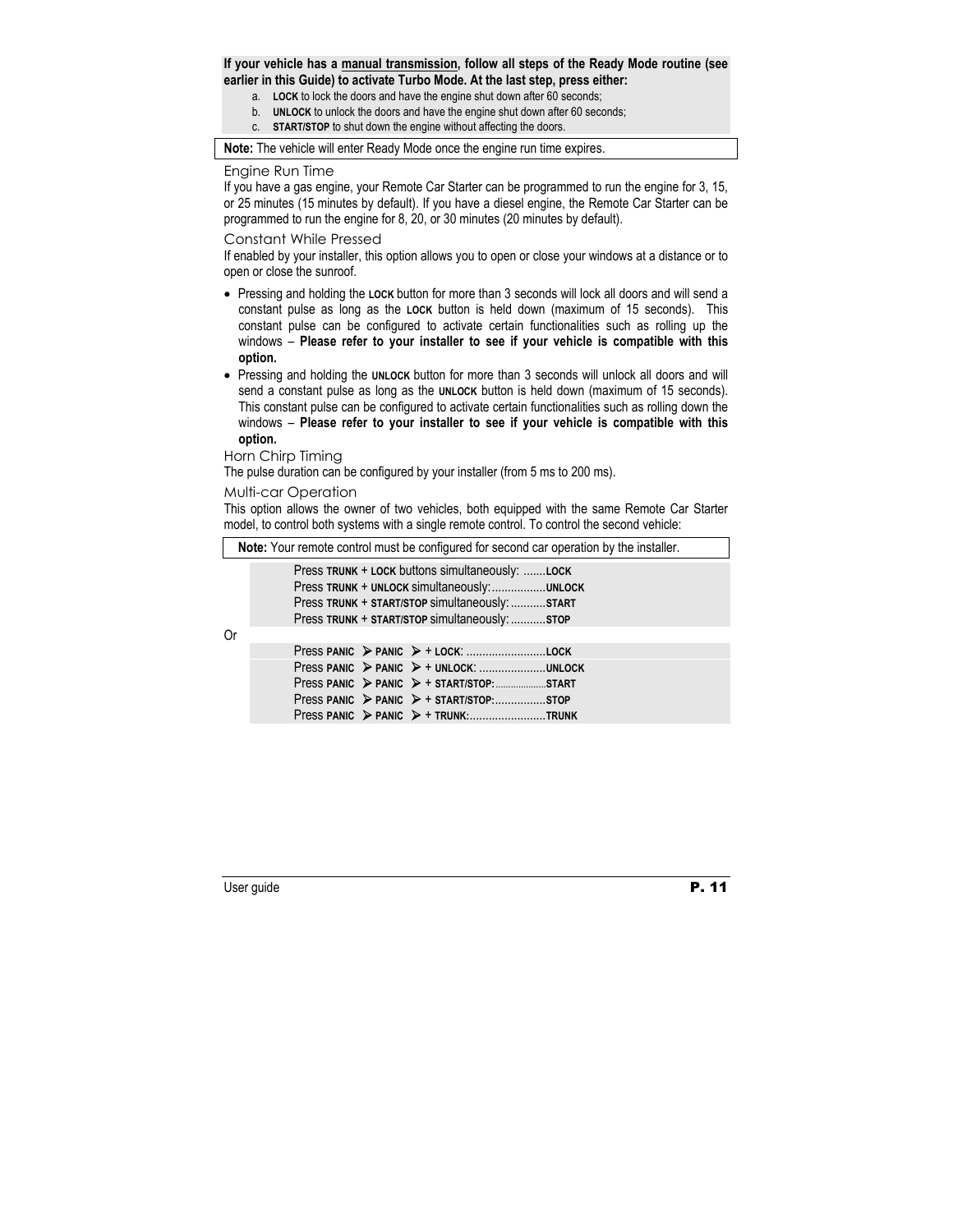# Troubleshooting Poor Transmitting Range

Many factors may affect the operating range of the transmitter. Some of these are:

- The condition of the battery in the transmitter.
- The operating environment (for example: downtown radio-frequency noise, airports, cellular phone towers…).
- Metal: any type of metal will affect operating range. This includes the vehicle itself.
- The shape of the vehicle can affect range as well (vans in general have less range).
- The shape of the roof and A-pillars brings about considerable radio-frequency deflection (in this case, the signal from the remote control). As a result, the direction in which the vehicle is facing in relation to the remote control can affect the range. Straight on (standing in front of the vehicle) generally gives you the greatest range; the second best performance is from the back. Using the remote control from either side of the vehicle will usually give the lowest range.
- The range will be significantly lower in a crowded parking lot than in open space.
- Always hold the transmitter high, approximately at shoulder height.
- The operating range will be somewhat lower on vehicles equipped with an aftermarket or factory alarm.